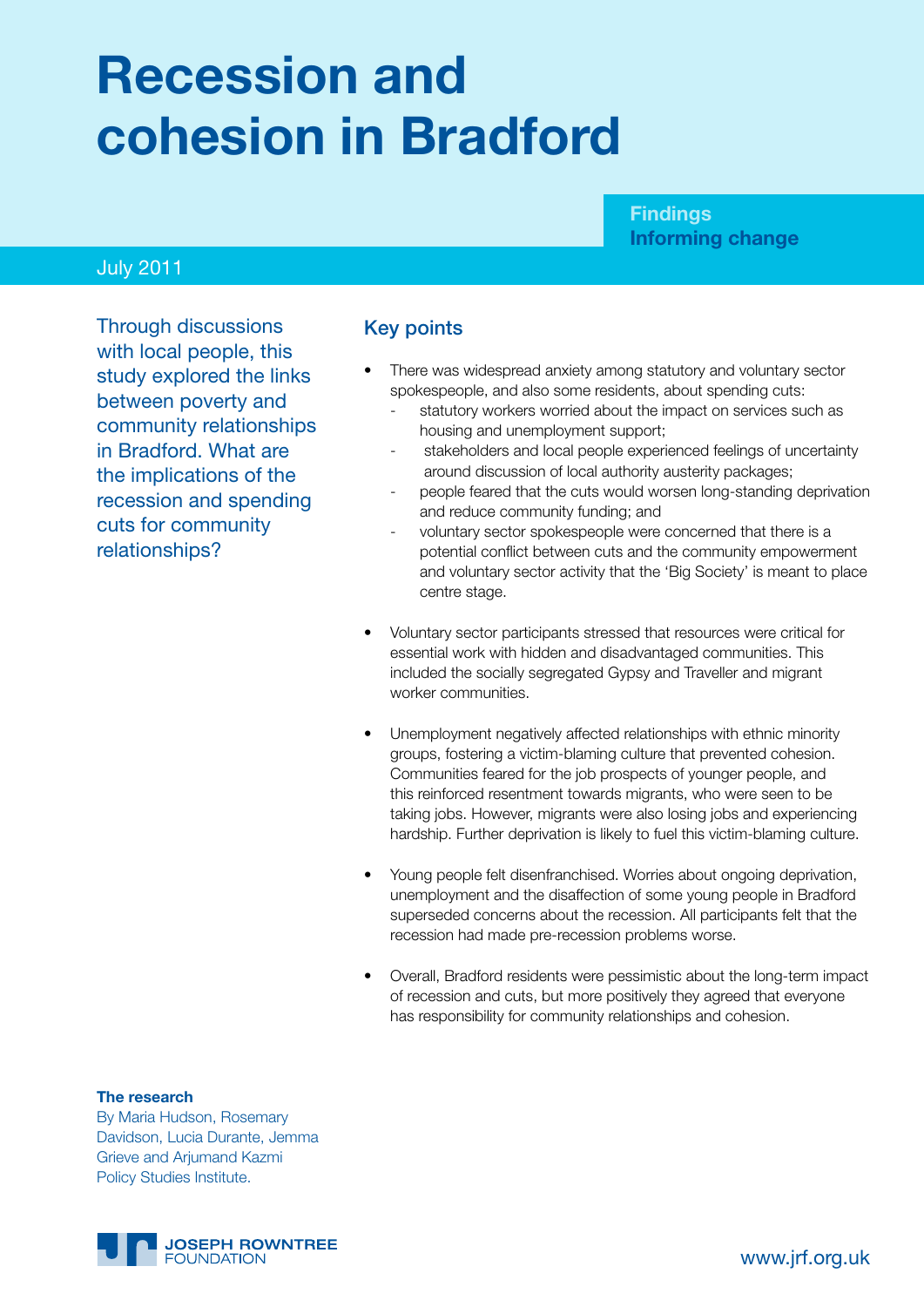# **Background**

This study aimed to improve understanding of the implications of recession and poverty for community relationships in Bradford. Recent neighbourhood studies have provided evidence about how deprivation and the way in which people connect is important to social cohesion. They suggest that material inequalities can have a negative impact on community relationships. For this study researchers spoke to local people about poverty and community relationships.

#### Sustaining healthy community relationships

There was widespread anxiety among statutory and voluntary sector interviewees, as well as some residents, about the climate of spending cuts. In a climate of uncertainty about the scale of the cuts, there was also pessimism about the impact on deprivation and community funding. Community funding had been fixed (and so in effect losing value) for several years. People from the voluntary sector described efforts to support it as piecemeal and lacking connectivity, expressing concern about communication with the council. This fuelled uncertainty and anxiety about the implications of anticipated spending cuts, including for those sections of the community worst affected by recession.

My biggest concern … around this recession is where are we going to get funding to actually continue to support the communities, they're actually going through the worst of the recession ... I think the danger is we're called the voluntary and community sector so people think we do it for nothing. (Community worker)

Voluntary sector participants stressed that resources were essential for facilitating essential work with hidden and disadvantaged communities. This included the socially segregated Gypsy and Traveller and migrant worker communities. Community workers emphasised that strong communities need a resilient community infrastructure, which includes community organisations. It was felt that established communities should not be neglected.

… I can think of lots of estates in Bradford where people don't feel cared for, they don't feel cared for and they therefore don't care about other people. (Unemployed participant)

### Community and cohesion

Bradford residents thought about community in a number of ways, including local neighbourhoods working together and sharing something together, tolerance, caring and looking out for others and friendship networks. Various Bradford communities resented how the area and its residents had become stigmatised by the 2001 riots. This demonstrated a desire to claim back their community identity and cast off stereotypes.

When asked what the term 'cohesion' means, the key informants interviewed talked of fairness and equality, shared values and interests, interdependence and neighbourliness, involvement and integration, and working together but accepting difference. They often attributed positive characteristics to the term 'cohesion', and it could in many instances be used interchangeably with the term 'community'. However, there was an underlying tension over what the term had come to mean and represent in a policy context.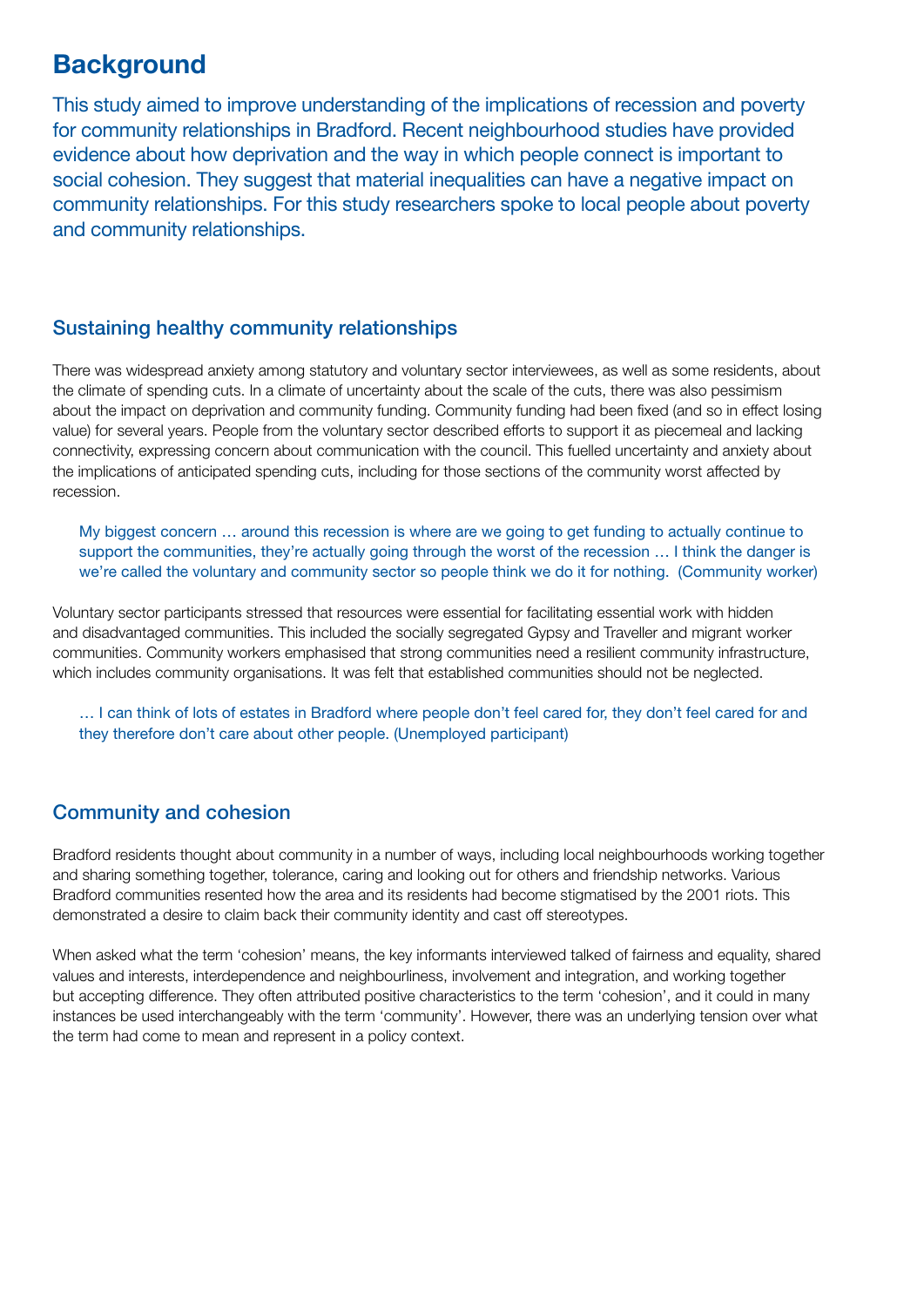#### Young people and community relationships

For Bradford residents, longstanding issues around deprivation, unemployment and the disaffection of young people in Bradford were more prominent than concerns about the current impact of recession. In discussing the short-term impacts of the recession at the levels of the area, individual and household, all residents felt that the recession had made pre-recession problems worse, reinforcing longstanding problems. Recession had intensified signs of area decline, for example the closure of shops. It was also perceived to have increased unemployment, material hardship and family tensions.

Unemployed youth were linked with crime and anti-social behaviour and tensions in relationships between older and younger people. A lack of work opportunities and recreational spaces left many feeling alienated and there were concerns that young people from different ethnic groups were not mixing.

I see young people in their twenties living in really quite segregated communities and I also hear, I don't see it but I hear about a lot of violence and they are the next generation. (Unemployed resident)

#### Inter-ethnic conflict

Much everyday community conflict was routine, for example related to noise and nuisance. However, established Bradford residents' accounts of the impact of recession suggested that unemployment and the lack of work opportunities were fuelling resentment towards new arrivals to the area. There were tensions among young people, whose greatest concern seemed to be the lack of jobs. The new arrivals, notably Eastern Europeans, were seen to be taking jobs that might otherwise go to established residents. However, migrant workers were also losing jobs and struggling to survive. Residents also felt perceptions that the labelling of Muslims as extremists, and related hostility had worsened during the recession.

While the lack of jobs did not help community well-being, the impact of the recession had not been negative across all ethnic communities. Some communities had very close family ties and described how they felt very resilient in times of difficulty. Some residents spoke about finding social and financial support through hard times from within their own ethnic community as well as community organisations, emphasising the value of these structures of support to individual and community well-being.

#### Conclusions: bringing residents together for healthy community relationships

Joined-up working to support youth employment, fostered under the Future Jobs Fund, needs to be built on. A youth unemployment pilot project should be developed to engage local young people and provide urgently needed employment. Several creative approaches have been used during the community funding squeeze to try and develop a sustainable community infrastructure, and alternative ways of working may help maintain and strengthen local resilience by building on community partnerships. Such increased co-operation might integrate the voices of hidden and disadvantaged communities. Community mediation agencies need to explore the scope for volunteers to have a greater role in preventing community disputes and tensions from escalating in the difficult financial and economic climate.

The research team came across examples of creative thinking in cohesion-related initiatives. Ongoing evaluation of the costs and benefits of such initiatives, supporting the sharing of good practice, will help achieve recognition of their value as a lever for bringing communities together. Service providers could do more to communicate policies and initiatives to Bradford residents to make them aware of myths, as well as harsh realities, around the distribution of resources, recognising the role of the press and media and the need for good news stories and positive messages. Greater co-ordination of this activity across service providers would be helpful, and the development of a communications tool-kit might support this process.